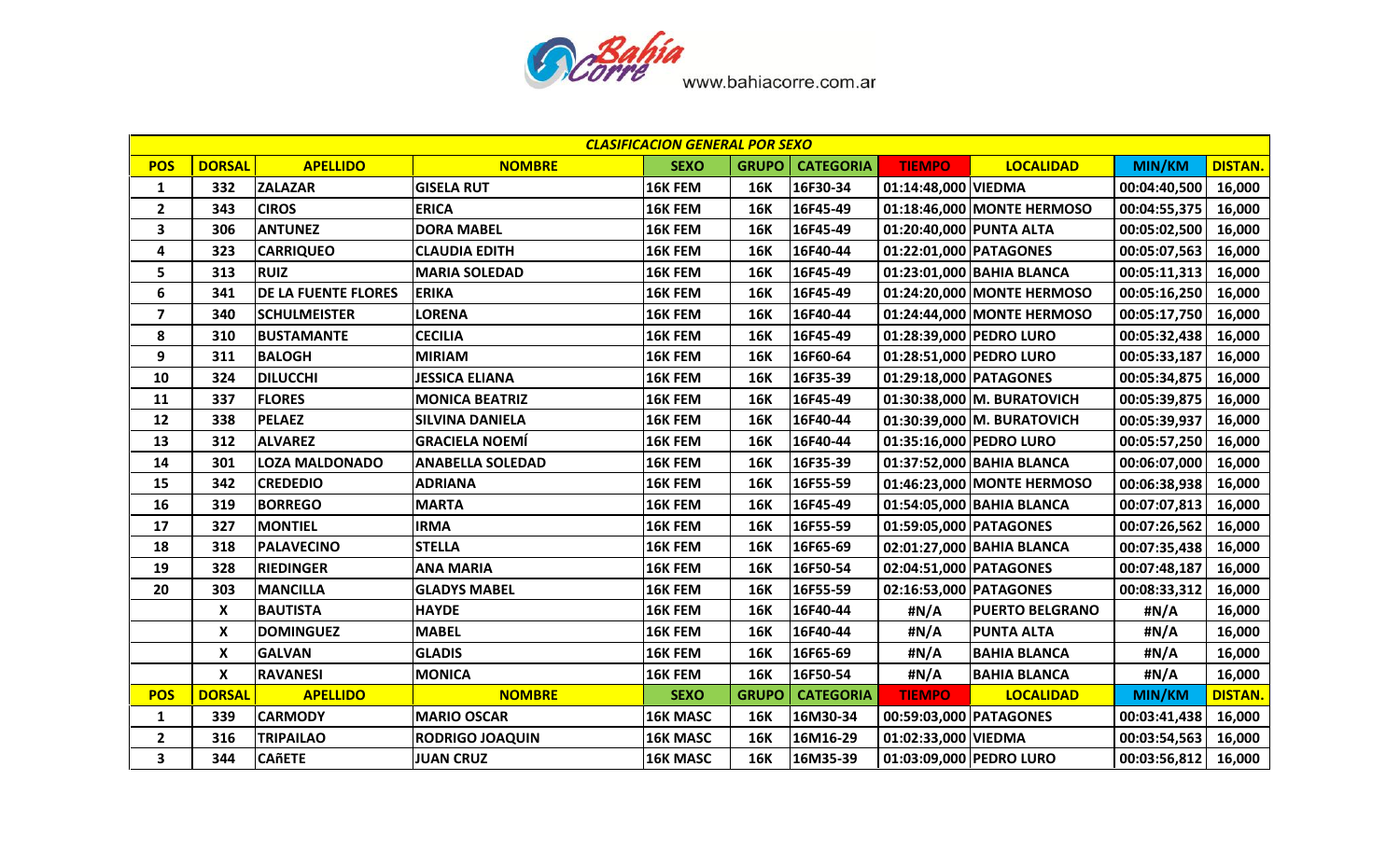

| 4              | 309                | <b>CARRIZO</b>          | <b>EUGENIO</b>        | <b>16K MASC</b> | <b>16K</b> | 16M30-34 | 01:05:05,000 VIEDMA     |                            | 00:04:04,062          | 16,000 |
|----------------|--------------------|-------------------------|-----------------------|-----------------|------------|----------|-------------------------|----------------------------|-----------------------|--------|
| 5              | 320                | <b>MORON</b>            | <b>UIUDAOL</b>        | <b>16K MASC</b> | <b>16K</b> | 16M16-29 |                         | 01:05:37,000 BAHIA BLANCA  | 00:04:06,062          | 16,000 |
| 6              | 322                | <b>BLANCO</b>           | <b>ROGELIO ANDRES</b> | <b>16K MASC</b> | <b>16K</b> | 16M40-44 | 01:06:55,000 PATAGONES  |                            | 00:04:10,938          | 16,000 |
| $\overline{7}$ | 314                | <b>GERLING GONZÁLEZ</b> | LUCAS DAMIÁN          | <b>16K MASC</b> | <b>16K</b> | 16M30-34 |                         | 01:07:31,000 BAHIA BLANCA  | 00:04:13,188          | 16,000 |
| 8              | 304                | <b>VARAS</b>            | <b>ADRIAN ENRIQUE</b> | 16K MASC        | <b>16K</b> | 16M45-49 | 01:07:35,000 VIEDMA     |                            | 00:04:13,437          | 16,000 |
| 9              | 317                | <b>KRENZ</b>            | <b>GASTON</b>         | <b>16K MASC</b> | <b>16K</b> | 16M30-34 | 01:10:52,000 PATAGONES  |                            | 00:04:25,750          | 16,000 |
| 10             | 333                | <b>VILLARROEL</b>       | <b>NICOLáS</b>        | <b>16K MASC</b> | <b>16K</b> | 16M45-49 | 01:11:43,000 VIEDMA     |                            | 00:04:28,938   16,000 |        |
| 11             | 326                | <b>IDIARTE</b>          | <b>EMANUEL</b>        | <b>16K MASC</b> | <b>16K</b> | 16M30-34 | 01:14:43,000 VIEDMA     |                            | 00:04:40,188          | 16,000 |
| 12             | 325                | <b>PERALTA</b>          | <b>ADRIAN HORACIO</b> | 16K MASC        | <b>16K</b> | 16M40-44 | 01:18:35,000 VIEDMA     |                            | 00:04:54,688          | 16,000 |
| 13             | 331                | <b>NAVARRO</b>          | <b>RAUL</b>           | 16K MASC        | <b>16K</b> | 16M60-64 | 01:18:40,000 PATAGONES  |                            | 00:04:55,000          | 16,000 |
| 14             | 308                | <b>SUAREZ</b>           | <b>RAUL ALFREDO</b>   | <b>16K MASC</b> | <b>16K</b> | 16M50-54 | 01:19:25,000 PUNTA ALTA |                            | 00:04:57,812          | 16,000 |
| 15             | 334                | <b>LIZAMA ALVAREZ</b>   | <b>JUSTO</b>          | <b>16K MASC</b> | <b>16K</b> | 16M50-54 | 01:20:02,000 VIEDMA     |                            | 00:05:00,125          | 16,000 |
| 16             | 330                | <b>VENTUALA</b>         | <b>DAMIAN</b>         | <b>16K MASC</b> | <b>16K</b> | 16M40-44 | 01:20:06,000 VIEDMA     |                            | 00:05:00,375          | 16,000 |
| 17             | 300                | <b>PARDO</b>            | <b>DARIO</b>          | 16K MASC        | <b>16K</b> | 16M40-44 | 01:20:39,000 VIEDMA     |                            | 00:05:02,438          | 16,000 |
| 18             | 335                | <b>MILLA</b>            | <b>FABIO IGNACIO</b>  | 16K MASC        | <b>16K</b> | 16M55-59 |                         | 01:24:04,000 BAHIA BLANCA  | 00:05:15,250          | 16,000 |
| 19             | 302                | <b>BUSANI</b>           | <b>OMAR ARNALDO</b>   | <b>16K MASC</b> | <b>16K</b> | 16M60-64 | 01:24:06,000 PATAGONES  |                            | 00:05:15,375          | 16,000 |
| 20             | 329                | <b>SCOFFIELD</b>        | <b>DIEGO</b>          | <b>16K MASC</b> | <b>16K</b> | 16M45-49 |                         | 01:24:41,000 PEDRO LURO    | 00:05:17,562          | 16,000 |
| 21             | 307                | <b>VELAZQUEZ</b>        | LUIS ANGEL            | <b>16K MASC</b> | 16K        | 16M45-49 |                         | 01:28:45,000 PUNTA ALTA    | 00:05:32,813          | 16,000 |
| 22             | 321                | <b>MENDIGUIBEL</b>      | <b>JUAN MANUEL</b>    | 16K MASC        | <b>16K</b> | 16M45-49 |                         | 01:29:59,000 M. BURATOVICH | 00:05:37,437          | 16,000 |
| 23             | 345                | <b>GUERRA</b>           | <b>MARIO</b>          | 16K MASC        | <b>16K</b> | 16M40-44 | 01:38:32,000 VIEDMA     |                            | 00:06:09,500          | 16,000 |
| 24             | 305                | <b>CARDOZO</b>          | <b>MARIANO</b>        | <b>16K MASC</b> | <b>16K</b> | 16M45-49 |                         | 01:40:00,000 BAHIA BLANCA  | 00:06:15,000          | 16,000 |
| 25             | 336                | <b>FLORES</b>           | <b>RUBEN ADOLFO</b>   | <b>16K MASC</b> | <b>16K</b> | 16M60-64 |                         | 01:41:13,000 BAHIA BLANCA  | 00:06:19,562          | 16,000 |
| 26             | 315                | <b>TORO</b>             | <b>FERNANDO</b>       | <b>16K MASC</b> | 16K        | 16M50-54 |                         | 01:46:02,000 BAHIA BLANCA  | 00:06:37,625          | 16,000 |
|                | X                  | <b>MORLACHI</b>         | <b>MARIO</b>          | <b>16K MASC</b> | <b>16K</b> | 16M75+   | #N/A                    | <b>M. BURATOVICH</b>       | #N/A                  | 16,000 |
|                | $\pmb{\times}$     | <b>PARDO</b>            | <b>DELFIN</b>         | 16K MASC        | <b>16K</b> | 16M60-64 | #N/A                    | <b>SIERRA GRANDE</b>       | #N/A                  | 16,000 |
|                | $\pmb{\mathsf{X}}$ | <b>BURGOS</b>           | <b>LUIS ALFREDO</b>   | <b>16K MASC</b> | <b>16K</b> | 16M30-34 | #N/A                    | <b>LA ADELA</b>            | #N/A                  | 16,000 |
|                | X                  | <b>DURAN</b>            | <b>MAURO ESTEBAN</b>  | <b>16K MASC</b> | <b>16K</b> | 16M40-44 | #N/A                    | <b>PUNTA ALTA</b>          | #N/A                  | 16,000 |
|                | X                  | <b>GRUNEWALD</b>        | <b>HECTOR AGUSTIN</b> | <b>16K MASC</b> | <b>16K</b> | 16M75+   | #N/A                    | <b>OLAVARRIA</b>           | #N/A                  | 16,000 |
|                | X                  | <b>LARRIBITE</b>        | <b>RUBEN</b>          | <b>16K MASC</b> | <b>16K</b> | 16M55-59 | #N/A                    | <b>BAHIA BLANCA</b>        | #N/A                  | 16,000 |
|                | $\pmb{\mathsf{X}}$ | <b>RAMIREZ</b>          | <b>DAVID</b>          | 16K MASC        | <b>16K</b> | 16M16-29 | #N/A                    | <b>GONZALES CHAVES</b>     | #N/A                  | 16,000 |
|                | X                  | <b>RUIZ</b>             | <b>JORGE EDUARDO</b>  | <b>16K MASC</b> | <b>16K</b> | 16M55-59 | #N/A                    | ING. WHITE                 | #N/A                  | 16,000 |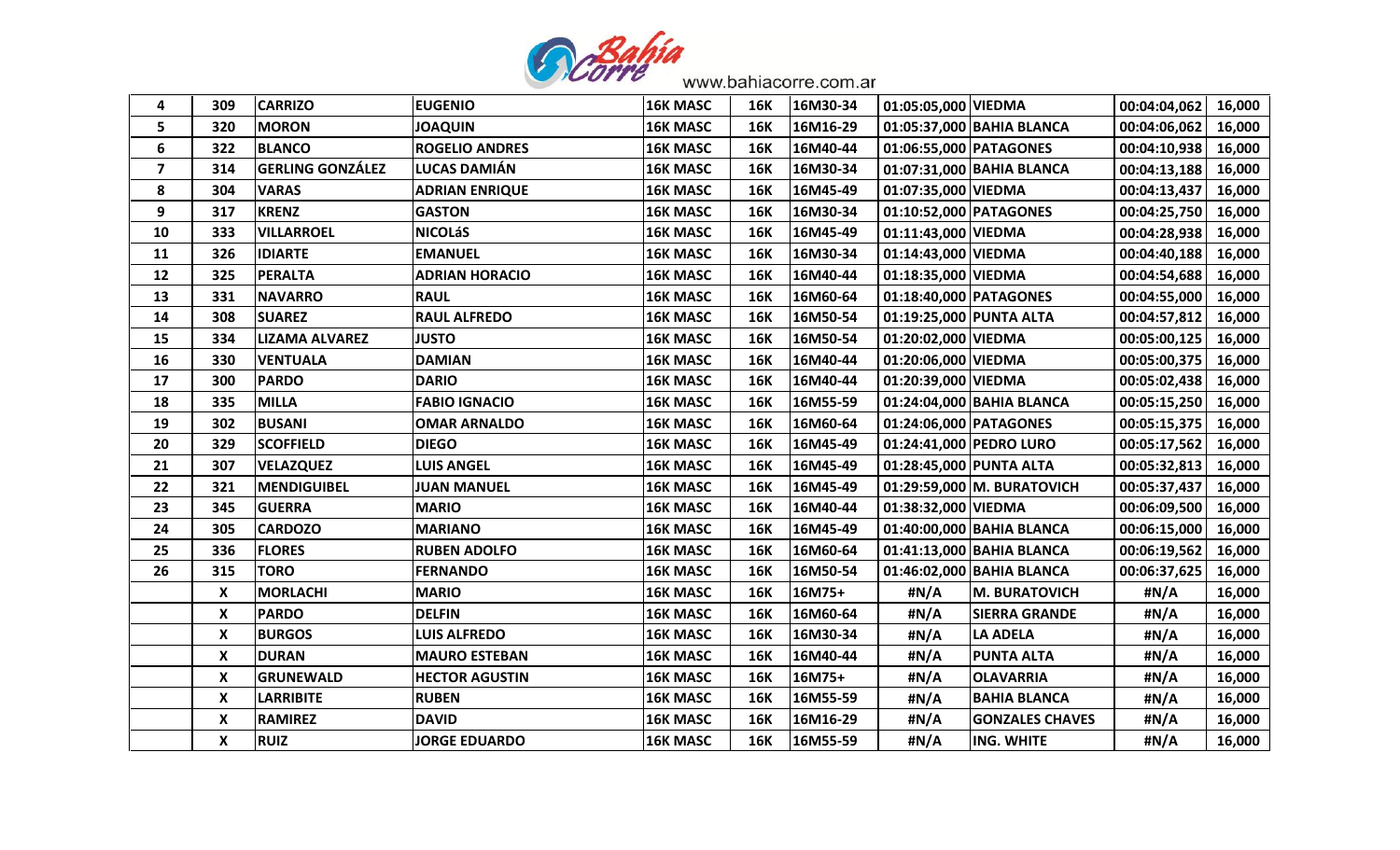

| <b>POS</b>     | <b>DORSAL</b> | <b>APELLIDO</b>         | <b>NOMBRE</b>               | <b>SEXO</b>   | <b>GRUPO</b> | <b>CATEGORIA</b> | <b>TIEMPO</b>           | <b>LOCALIDAD</b>           | <b>MIN/KM</b> | <b>DISTAN.</b> |
|----------------|---------------|-------------------------|-----------------------------|---------------|--------------|------------------|-------------------------|----------------------------|---------------|----------------|
| $\mathbf{1}$   | 50            | <b>BENUZZI</b>          | <b>IVANA</b>                | <b>8K FEM</b> | 8K           | 8F40-44          |                         | 00:35:05,000 BAHIA BLANCA  | 00:04:23,125  | 8,000          |
| $\mathbf{2}$   | 89            | <b>GUINGUIN</b>         | <b>NORMA</b>                | <b>8K FEM</b> | <b>8K</b>    | 8F65-69          | 00:40:25,000 VIEDMA     |                            | 00:05:03,125  | 8,000          |
| $\mathbf{3}$   | 74            | <b>LARSEN</b>           | <b>MAGALI</b>               | <b>8K FEM</b> | <b>8K</b>    | 8F16-29          | 00:41:14,000 VIEDMA     |                            | 00:05:09,250  | 8,000          |
| 4              | 72            | <b>PIERANTONI</b>       | <b>MARTINA</b>              | <b>8K FEM</b> | <b>8K</b>    | 8F45-49          | 00:42:53,000 VIEDMA     |                            | 00:05:21,625  | 8,000          |
| 5              | 73            | <b>BUSTAMANTE</b>       | <b>KARINA</b>               | <b>8K FEM</b> | <b>8K</b>    | 8F45-49          | 00:42:55,000 VIEDMA     |                            | 00:05:21,875  | 8,000          |
| 6              | 97            | <b>IBAÑEZ</b>           | <b>SOLANGE</b>              | <b>8K FEM</b> | <b>8K</b>    | 8F16-29          | 00:43:00,000 PATAGONES  |                            | 00:05:22,500  | 8,000          |
| $\overline{7}$ | 90            | <b>GHIANNI</b>          | <b>MARTA</b>                | <b>8K FEM</b> | <b>8K</b>    | 8F70-74          | 00:43:16,000 VIEDMA     |                            | 00:05:24,500  | 8,000          |
| 8              | 101           | <b>SCHULMEISTER</b>     | <b>MARIA CAROLINA</b>       | <b>8K FEM</b> | <b>8K</b>    | 8F40-44          |                         | 00:43:28,000 MONTE HERMOSO | 00:05:26,000  | 8,000          |
| 9              | 69            | <b>ECHARRI</b>          | <b>MAYRA</b>                | <b>8K FEM</b> | 8K           | 8F30-34          | 00:43:32,000 PATAGONES  |                            | 00:05:26,500  | 8,000          |
| 10             | 99            | <b>IBAÑEZ</b>           | <b>SABRINA</b>              | <b>8K FEM</b> | 8K           | 8F30-34          | 00:44:46,000 PATAGONES  |                            | 00:05:35,750  | 8,000          |
| 11             | 68            | <b>RODRÍGUEZ BLANCO</b> | <b>MARIA FLORENCIA</b>      | <b>8K FEM</b> | <b>8K</b>    | 8F40-44          |                         | 00:45:02,000 M. BURATOVICH | 00:05:37,750  | 8,000          |
| 12             | 100           | <b>IBAÑEZ</b>           | <b>MARIANELA</b>            | <b>8K FEM</b> | 8K           | 8F35-39          | 00:45:15,000 PATAGONES  |                            | 00:05:39,375  | 8,000          |
| 13             | 102           | <b>REYES</b>            | <b>JORGELINA ANDREA</b>     | <b>8K FEM</b> | <b>8K</b>    | 8F40-44          |                         | 00:45:21,000 MONTE HERMOSO | 00:05:40,125  | 8,000          |
| 14             | 85            | <b>IBAÑEZ</b>           | <b>DANIELA</b>              | 8K FEM        | <b>8K</b>    | 8F40-44          | 00:45:54,000 PATAGONES  |                            | 00:05:44,250  | 8,000          |
| 15             | 60            | <b>BARRIENTO</b>        | <b>GRISELDA</b>             | <b>8K FEM</b> | 8K           | 8F55-59          | 00:46:34,000 VIEDMA     |                            | 00:05:49,250  | 8,000          |
| 16             | 103           | <b>WILLIMAN</b>         | <b>GRACIELA</b>             | <b>8K FEM</b> | <b>8K</b>    | 8F45-49          |                         | 00:47:20,000 MONTE HERMOSO | 00:05:55,000  | 8,000          |
| 17             | 104           | <b>ZUNIGA</b>           | <b>VERONICA</b>             | <b>8K FEM</b> | 8K           | 8F45-49          |                         | 00:47:28,000 M. BURATOVICH | 00:05:56,000  | 8,000          |
| 18             | 98            | <b>NADOR</b>            | <b>NERINA LEONELA</b>       | <b>8K FEM</b> | <b>8K</b>    | 8F30-34          |                         | 00:47:38,000 PEDRO LURO    | 00:05:57,250  | 8,000          |
| 19             | 91            | <b>BELTRAME</b>         | <b>FULVIA</b>               | 8K FEM        | <b>8K</b>    | 8F45-49          |                         | 00:47:48,000 M. BURATOVICH | 00:05:58,500  | 8,000          |
| 20             | 59            | <b>CHAMBI FLORES</b>    | <b>ELINA</b>                | <b>8K FEM</b> | <b>8K</b>    | 8F16-29          | 00:47:50,000 VIEDMA     |                            | 00:05:58,750  | 8,000          |
| 21             | 84            | <b>TORRES</b>           | <b>ANDREA</b>               | <b>8K FEM</b> | <b>8K</b>    | 8F40-44          | 00:47:52,000 VIEDMA     |                            | 00:05:59,000  | 8,000          |
| 22             | 56            | <b>FLORIO</b>           | <b>MARÍA DE LOS ÁNGELES</b> | <b>8K FEM</b> | <b>8K</b>    | 8F50-54          | 00:48:17,000 VIEDMA     |                            | 00:06:02,125  | 8,000          |
| 23             | 55            | <b>DE LA FUENTE</b>     | <b>FERNANDA</b>             | <b>8K FEM</b> | <b>8K</b>    | 8F40-44          | 00:48:18,000 VIEDMA     |                            | 00:06:02,250  | 8,000          |
| 24             | 57            | <b>HUIRCAPAN</b>        | <b>ALEJANDRA</b>            | 8K FEM        | <b>8K</b>    | 8F45-49          | 00:48:20,000 PATAGONES  |                            | 00:06:02,500  | 8,000          |
| 25             | 65            | <b>ANSALONI</b>         | <b>ALICIA NOEMI</b>         | <b>8K FEM</b> | <b>8K</b>    | 8F45-49          | 00:50:27,000 PUNTA ALTA |                            | 00:06:18,375  | 8,000          |
| 26             | 66            | <b>COMELLI</b>          | <b>MICAELA AGUSTINA</b>     | <b>8K FEM</b> | <b>8K</b>    | 8F16-29          | 00:50:27,000 PUNTA ALTA |                            | 00:06:18,375  | 8,000          |
| 27             | 62            | <b>ZURMANN</b>          | <b>PAMELA JESSICA</b>       | 8K FEM        | <b>8K</b>    | 8F30-34          | 00:53:44,000 VIEDMA     |                            | 00:06:43,000  | 8,000          |
| 28             | 78            | <b>MONJE</b>            | <b>CARMEN</b>               | <b>8K FEM</b> | 8K           | 8F35-39          |                         | 00:55:22,000 PEDRO LURO    | 00:06:55,250  | 8,000          |
| 29             | 79            | <b>MONJE PINILLA</b>    | <b>NATALIA ANDREA</b>       | <b>8K FEM</b> | <b>8K</b>    | 8F30-34          |                         | 00:55:22,000 PEDRO LURO    | 00:06:55,250  | 8,000          |
| 30             | 83            | <b>VILLALBA</b>         | <b>MARIA ESTER</b>          | <b>8K FEM</b> | <b>8K</b>    | 8F50-54          | 00:56:03,000 PATAGONES  |                            | 00:07:00,375  | 8,000          |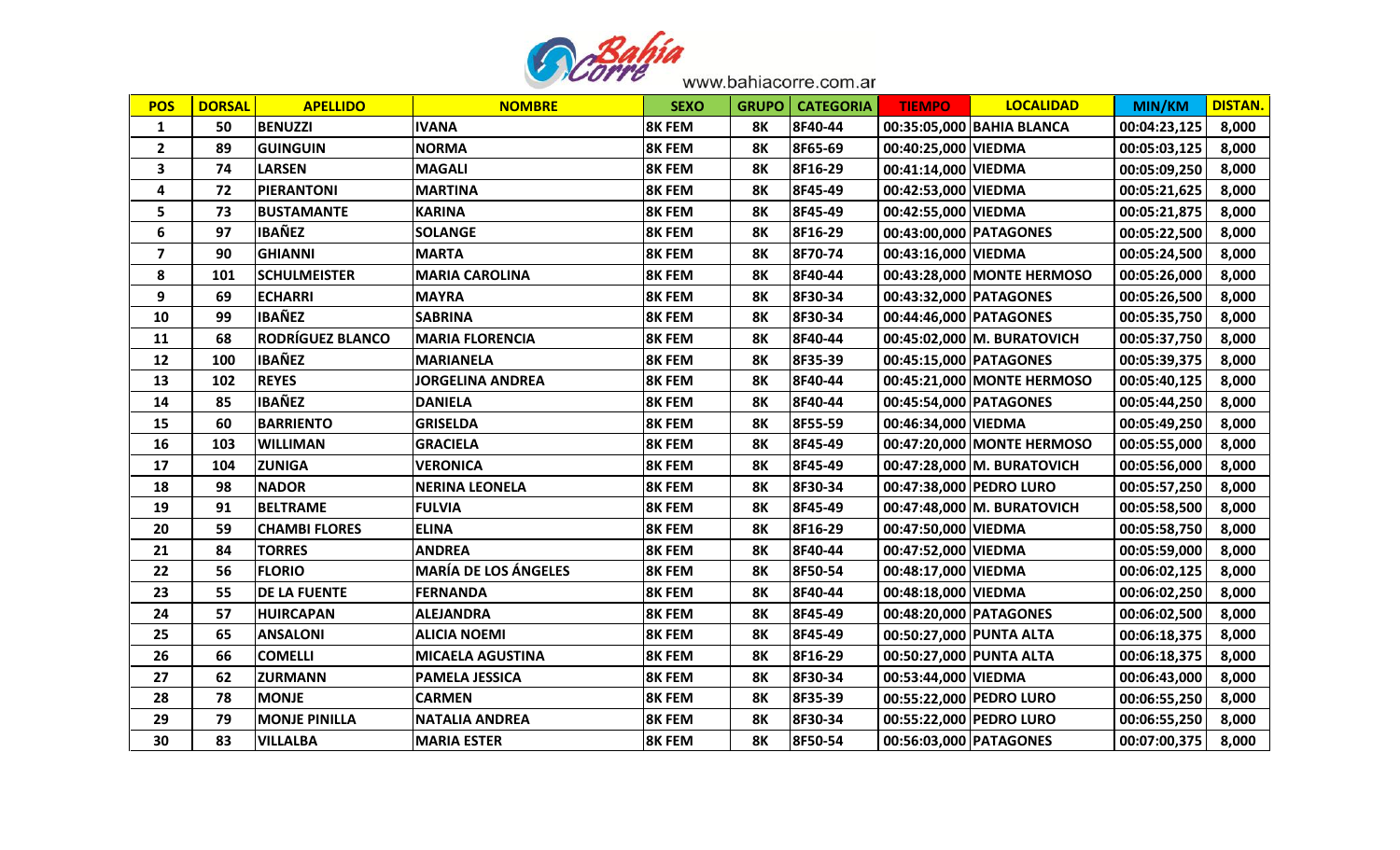

|  |  |  | www.bahiacorre.com.ar |
|--|--|--|-----------------------|
|--|--|--|-----------------------|

| <b>JEREZ</b><br>X<br><b>YAMILE</b><br><b>8K FEM</b><br>8F30-34<br>#N/A<br><b>VIEDMA</b><br>#N/A<br>8K<br>X<br><b>FEUILLES</b><br><b>MARILINA</b><br>8F30-34<br><b>8K FEM</b><br><b>8K</b><br>#N/A<br><b>PEDRO LURO</b><br>#N/A<br>X<br><b>ELIANA</b><br>8F30-34<br><b>MARINI</b><br><b>8K FEM</b><br><b>8K</b><br>#N/A<br><b>M. BURATOVICH</b><br>#N/A<br>X<br><b>LOBO</b><br><b>LORENA</b><br>8K FEM<br><b>8K</b><br>8F30-34<br>#N/A<br><b>PATAGONES</b><br>#N/A<br>X<br><b>MAIQUEN</b><br><b>GISELA</b><br>8K FEM<br>8F30-34<br>#N/A<br><b>VIEDMA</b><br>#N/A<br>8K<br>X<br><b>VENTIMIGLIA</b><br><b>ANA</b><br><b>8K FEM</b><br>8F50-54<br><b>BAHIA BLANCA</b><br><b>8K</b><br>#N/A<br>#N/A<br>X<br><b>ZALAZAR</b><br><b>GIMENA</b><br><b>8K FEM</b><br><b>8K</b><br>8F30-34<br>#N/A<br><b>VIEDMA</b><br>#N/A<br><b>APELLIDO</b><br><b>POS</b><br><b>DORSAL</b><br><b>NOMBRE</b><br><b>SEXO</b><br><b>GRUPO</b><br><b>CATEGORIA</b><br><b>TIEMPO</b><br><b>LOCALIDAD</b><br><b>MIN/KM</b><br><b>HECKER</b><br><b>SERGIO</b><br><b>8K MASC</b><br>8M55-59<br>00:32:53,000 VIEDMA<br>$\mathbf{1}$<br>87<br><b>8K</b><br>00:01:49,611<br>$\overline{2}$<br><b>JAVIER</b><br><b>8K MASC</b><br>8M45-49<br>00:33:08,000 VIEDMA<br>80<br><b>VIQUE</b><br><b>8K</b><br>00:04:08,500<br>$\mathbf{3}$<br><b>ARIEL</b><br>8M40-44<br>94<br><b>ACOSTA</b><br><b>8K MASC</b><br><b>8K</b><br>00:33:49,000 VIEDMA<br>00:04:13,625<br>96<br><b>DOZO</b><br><b>RAMIRO</b><br>8M30-34<br>4<br><b>8K MASC</b><br>8K<br>00:34:03,000 BAHIA BLANCA<br>00:04:15,375<br>5<br><b>SAEZ</b><br>61<br><b>DIEGO ANDRéS</b><br><b>8K MASC</b><br>8K<br>8M30-34<br>00:35:06,000 VIEDMA<br>00:04:23,250<br>6<br><b>BORRAZ</b><br>67<br><b>JAVIER HERNAN</b><br><b>8K MASC</b><br><b>8K</b><br>8M40-44<br>00:36:41,000 M. BURATOVICH<br>00:04:35,125<br>$\overline{7}$<br>51<br><b>GALLARDO</b><br><b>RAMIRO</b><br><b>8K MASC</b><br>8M30-34<br>00:37:12,000 BAHIA BLANCA<br>8K<br>00:04:39,000<br>8<br>8M30-34<br>64<br><b>DIBÁRTOLA</b><br><b>LEANDRO SEBASTIAN</b><br><b>8K MASC</b><br>00:37:15,000 PUNTA ALTA<br>00:04:39,375<br>8K<br>9<br>92<br><b>8K MASC</b><br><b>8K</b><br>8M50-54<br>LIZAMA ALVAREZ<br><b>VICTOR</b><br>00:37:32,000 VIEDMA<br>00:04:41,500<br>10<br>75<br><b>BLANCHET</b><br>8M30-34<br><b>MATIAS SEBASTIAN</b><br><b>8K MASC</b><br>8K<br>00:37:42,000 PATAGONES<br>00:04:42,750<br>8M35-39<br>11<br>82<br><b>AGUIRREZABALA</b><br><b>EMANUEL</b><br><b>8K MASC</b><br><b>8K</b><br>00:38:15,000 PATAGONES<br>00:04:46,875<br>8M35-39<br>12<br>107<br><b>IDIARTE</b><br><b>SEBASTIAN NESTOR ALEJANDRO</b><br><b>8K MASC</b><br>8K<br>00:38:35,000 VIEDMA<br>00:04:49,375<br><b>FUENTES</b><br><b>8K MASC</b><br>8M16-29<br>00:38:56,000 VIEDMA<br>13<br>58<br><b>HERMES MARCEL</b><br>8K<br>00:04:52,000<br>14<br>54<br>8M40-44<br><b>PRESOTTO</b><br><b>ALEJANDRO</b><br><b>8K MASC</b><br>8K<br>00:39:10,000 BAHIA BLANCA<br>00:04:53,750<br>15<br>63<br><b>GESTOSO</b><br><b>SIRO DAVID</b><br><b>8K MASC</b><br>8K<br>8M45-49<br>00:39:55,000 VIEDMA<br>00:04:59,375<br>16<br>71<br><b>PUñALEF</b><br><b>ARMANDO</b><br><b>8K</b><br>8M50-54<br>00:40:09,000 VIEDMA<br>00:05:01,125<br><b>8K MASC</b><br>17<br>106<br><b>QUIRUGA</b><br><b>JOSE NICOLAS</b><br><b>8K MASC</b><br>8M35-39<br>00:42:12,000 M. BURATOVICH<br>8K<br>00:05:16,500<br><b>CORRADINO</b><br><b>8K MASC</b><br>8M45-49<br>18<br>76<br><b>JORGE</b><br>00:43:30,000 BAHIA BLANCA<br>00:05:26,250<br>8K<br><b>ALDO HUMBERTO</b><br>19<br>81<br><b>ARISTI</b><br><b>8K MASC</b><br><b>8K</b><br>8M55-59<br>00:46:35,000 PEDRO LURO<br>00:05:49,375<br>20<br>77<br><b>TAVERNA</b><br><b>8K</b><br>8M75+<br><b>CARLOS ALBERTO</b><br><b>8K MASC</b><br>00:48:05,000 BAHIA BLANCA<br>00:06:00,625<br>21<br>70<br><b>MARCHANT</b><br><b>JAIME</b><br><b>8K MASC</b><br>8K<br>8M40-44<br>00:06:08,750<br>00:49:10,000 BAHIA BLANCA<br>22<br>86<br><b>TORQUATI</b><br><b>RODOLFO ANDRES</b><br><b>8K MASC</b><br>8M50-54<br>00:49:22,000 BAHIA BLANCA<br>8Κ<br>00:06:10,250<br>00:51:28,000 PUNTA ALTA |    |    |              |                |                |           |         |  |              |                |
|------------------------------------------------------------------------------------------------------------------------------------------------------------------------------------------------------------------------------------------------------------------------------------------------------------------------------------------------------------------------------------------------------------------------------------------------------------------------------------------------------------------------------------------------------------------------------------------------------------------------------------------------------------------------------------------------------------------------------------------------------------------------------------------------------------------------------------------------------------------------------------------------------------------------------------------------------------------------------------------------------------------------------------------------------------------------------------------------------------------------------------------------------------------------------------------------------------------------------------------------------------------------------------------------------------------------------------------------------------------------------------------------------------------------------------------------------------------------------------------------------------------------------------------------------------------------------------------------------------------------------------------------------------------------------------------------------------------------------------------------------------------------------------------------------------------------------------------------------------------------------------------------------------------------------------------------------------------------------------------------------------------------------------------------------------------------------------------------------------------------------------------------------------------------------------------------------------------------------------------------------------------------------------------------------------------------------------------------------------------------------------------------------------------------------------------------------------------------------------------------------------------------------------------------------------------------------------------------------------------------------------------------------------------------------------------------------------------------------------------------------------------------------------------------------------------------------------------------------------------------------------------------------------------------------------------------------------------------------------------------------------------------------------------------------------------------------------------------------------------------------------------------------------------------------------------------------------------------------------------------------------------------------------------------------------------------------------------------------------------------------------------------------------------------------------------------------------------------------------------------------------------------------------------------------------------------------------------------------------------------------------------------------------------------------------------------------------------------------------------------------------------------------------------------------------------------------------------------------------------------------------------------------------------------------------------------------------------------------------------------------------------------------------------------------------------------------|----|----|--------------|----------------|----------------|-----------|---------|--|--------------|----------------|
|                                                                                                                                                                                                                                                                                                                                                                                                                                                                                                                                                                                                                                                                                                                                                                                                                                                                                                                                                                                                                                                                                                                                                                                                                                                                                                                                                                                                                                                                                                                                                                                                                                                                                                                                                                                                                                                                                                                                                                                                                                                                                                                                                                                                                                                                                                                                                                                                                                                                                                                                                                                                                                                                                                                                                                                                                                                                                                                                                                                                                                                                                                                                                                                                                                                                                                                                                                                                                                                                                                                                                                                                                                                                                                                                                                                                                                                                                                                                                                                                                                                                              |    |    |              |                |                |           |         |  |              | 8,000          |
|                                                                                                                                                                                                                                                                                                                                                                                                                                                                                                                                                                                                                                                                                                                                                                                                                                                                                                                                                                                                                                                                                                                                                                                                                                                                                                                                                                                                                                                                                                                                                                                                                                                                                                                                                                                                                                                                                                                                                                                                                                                                                                                                                                                                                                                                                                                                                                                                                                                                                                                                                                                                                                                                                                                                                                                                                                                                                                                                                                                                                                                                                                                                                                                                                                                                                                                                                                                                                                                                                                                                                                                                                                                                                                                                                                                                                                                                                                                                                                                                                                                                              |    |    |              |                |                |           |         |  |              | 8,000          |
|                                                                                                                                                                                                                                                                                                                                                                                                                                                                                                                                                                                                                                                                                                                                                                                                                                                                                                                                                                                                                                                                                                                                                                                                                                                                                                                                                                                                                                                                                                                                                                                                                                                                                                                                                                                                                                                                                                                                                                                                                                                                                                                                                                                                                                                                                                                                                                                                                                                                                                                                                                                                                                                                                                                                                                                                                                                                                                                                                                                                                                                                                                                                                                                                                                                                                                                                                                                                                                                                                                                                                                                                                                                                                                                                                                                                                                                                                                                                                                                                                                                                              |    |    |              |                |                |           |         |  |              | 8,000          |
|                                                                                                                                                                                                                                                                                                                                                                                                                                                                                                                                                                                                                                                                                                                                                                                                                                                                                                                                                                                                                                                                                                                                                                                                                                                                                                                                                                                                                                                                                                                                                                                                                                                                                                                                                                                                                                                                                                                                                                                                                                                                                                                                                                                                                                                                                                                                                                                                                                                                                                                                                                                                                                                                                                                                                                                                                                                                                                                                                                                                                                                                                                                                                                                                                                                                                                                                                                                                                                                                                                                                                                                                                                                                                                                                                                                                                                                                                                                                                                                                                                                                              |    |    |              |                |                |           |         |  |              | 8,000          |
|                                                                                                                                                                                                                                                                                                                                                                                                                                                                                                                                                                                                                                                                                                                                                                                                                                                                                                                                                                                                                                                                                                                                                                                                                                                                                                                                                                                                                                                                                                                                                                                                                                                                                                                                                                                                                                                                                                                                                                                                                                                                                                                                                                                                                                                                                                                                                                                                                                                                                                                                                                                                                                                                                                                                                                                                                                                                                                                                                                                                                                                                                                                                                                                                                                                                                                                                                                                                                                                                                                                                                                                                                                                                                                                                                                                                                                                                                                                                                                                                                                                                              |    |    |              |                |                |           |         |  |              | 8,000          |
|                                                                                                                                                                                                                                                                                                                                                                                                                                                                                                                                                                                                                                                                                                                                                                                                                                                                                                                                                                                                                                                                                                                                                                                                                                                                                                                                                                                                                                                                                                                                                                                                                                                                                                                                                                                                                                                                                                                                                                                                                                                                                                                                                                                                                                                                                                                                                                                                                                                                                                                                                                                                                                                                                                                                                                                                                                                                                                                                                                                                                                                                                                                                                                                                                                                                                                                                                                                                                                                                                                                                                                                                                                                                                                                                                                                                                                                                                                                                                                                                                                                                              |    |    |              |                |                |           |         |  |              | 8,000          |
|                                                                                                                                                                                                                                                                                                                                                                                                                                                                                                                                                                                                                                                                                                                                                                                                                                                                                                                                                                                                                                                                                                                                                                                                                                                                                                                                                                                                                                                                                                                                                                                                                                                                                                                                                                                                                                                                                                                                                                                                                                                                                                                                                                                                                                                                                                                                                                                                                                                                                                                                                                                                                                                                                                                                                                                                                                                                                                                                                                                                                                                                                                                                                                                                                                                                                                                                                                                                                                                                                                                                                                                                                                                                                                                                                                                                                                                                                                                                                                                                                                                                              |    |    |              |                |                |           |         |  |              | 8,000          |
|                                                                                                                                                                                                                                                                                                                                                                                                                                                                                                                                                                                                                                                                                                                                                                                                                                                                                                                                                                                                                                                                                                                                                                                                                                                                                                                                                                                                                                                                                                                                                                                                                                                                                                                                                                                                                                                                                                                                                                                                                                                                                                                                                                                                                                                                                                                                                                                                                                                                                                                                                                                                                                                                                                                                                                                                                                                                                                                                                                                                                                                                                                                                                                                                                                                                                                                                                                                                                                                                                                                                                                                                                                                                                                                                                                                                                                                                                                                                                                                                                                                                              |    |    |              |                |                |           |         |  |              | <b>DISTAN.</b> |
|                                                                                                                                                                                                                                                                                                                                                                                                                                                                                                                                                                                                                                                                                                                                                                                                                                                                                                                                                                                                                                                                                                                                                                                                                                                                                                                                                                                                                                                                                                                                                                                                                                                                                                                                                                                                                                                                                                                                                                                                                                                                                                                                                                                                                                                                                                                                                                                                                                                                                                                                                                                                                                                                                                                                                                                                                                                                                                                                                                                                                                                                                                                                                                                                                                                                                                                                                                                                                                                                                                                                                                                                                                                                                                                                                                                                                                                                                                                                                                                                                                                                              |    |    |              |                |                |           |         |  |              | 18,000         |
|                                                                                                                                                                                                                                                                                                                                                                                                                                                                                                                                                                                                                                                                                                                                                                                                                                                                                                                                                                                                                                                                                                                                                                                                                                                                                                                                                                                                                                                                                                                                                                                                                                                                                                                                                                                                                                                                                                                                                                                                                                                                                                                                                                                                                                                                                                                                                                                                                                                                                                                                                                                                                                                                                                                                                                                                                                                                                                                                                                                                                                                                                                                                                                                                                                                                                                                                                                                                                                                                                                                                                                                                                                                                                                                                                                                                                                                                                                                                                                                                                                                                              |    |    |              |                |                |           |         |  |              | 8,000          |
|                                                                                                                                                                                                                                                                                                                                                                                                                                                                                                                                                                                                                                                                                                                                                                                                                                                                                                                                                                                                                                                                                                                                                                                                                                                                                                                                                                                                                                                                                                                                                                                                                                                                                                                                                                                                                                                                                                                                                                                                                                                                                                                                                                                                                                                                                                                                                                                                                                                                                                                                                                                                                                                                                                                                                                                                                                                                                                                                                                                                                                                                                                                                                                                                                                                                                                                                                                                                                                                                                                                                                                                                                                                                                                                                                                                                                                                                                                                                                                                                                                                                              |    |    |              |                |                |           |         |  |              | 8,000          |
|                                                                                                                                                                                                                                                                                                                                                                                                                                                                                                                                                                                                                                                                                                                                                                                                                                                                                                                                                                                                                                                                                                                                                                                                                                                                                                                                                                                                                                                                                                                                                                                                                                                                                                                                                                                                                                                                                                                                                                                                                                                                                                                                                                                                                                                                                                                                                                                                                                                                                                                                                                                                                                                                                                                                                                                                                                                                                                                                                                                                                                                                                                                                                                                                                                                                                                                                                                                                                                                                                                                                                                                                                                                                                                                                                                                                                                                                                                                                                                                                                                                                              |    |    |              |                |                |           |         |  |              | 8,000          |
|                                                                                                                                                                                                                                                                                                                                                                                                                                                                                                                                                                                                                                                                                                                                                                                                                                                                                                                                                                                                                                                                                                                                                                                                                                                                                                                                                                                                                                                                                                                                                                                                                                                                                                                                                                                                                                                                                                                                                                                                                                                                                                                                                                                                                                                                                                                                                                                                                                                                                                                                                                                                                                                                                                                                                                                                                                                                                                                                                                                                                                                                                                                                                                                                                                                                                                                                                                                                                                                                                                                                                                                                                                                                                                                                                                                                                                                                                                                                                                                                                                                                              |    |    |              |                |                |           |         |  |              | 8,000          |
|                                                                                                                                                                                                                                                                                                                                                                                                                                                                                                                                                                                                                                                                                                                                                                                                                                                                                                                                                                                                                                                                                                                                                                                                                                                                                                                                                                                                                                                                                                                                                                                                                                                                                                                                                                                                                                                                                                                                                                                                                                                                                                                                                                                                                                                                                                                                                                                                                                                                                                                                                                                                                                                                                                                                                                                                                                                                                                                                                                                                                                                                                                                                                                                                                                                                                                                                                                                                                                                                                                                                                                                                                                                                                                                                                                                                                                                                                                                                                                                                                                                                              |    |    |              |                |                |           |         |  |              | 8,000          |
|                                                                                                                                                                                                                                                                                                                                                                                                                                                                                                                                                                                                                                                                                                                                                                                                                                                                                                                                                                                                                                                                                                                                                                                                                                                                                                                                                                                                                                                                                                                                                                                                                                                                                                                                                                                                                                                                                                                                                                                                                                                                                                                                                                                                                                                                                                                                                                                                                                                                                                                                                                                                                                                                                                                                                                                                                                                                                                                                                                                                                                                                                                                                                                                                                                                                                                                                                                                                                                                                                                                                                                                                                                                                                                                                                                                                                                                                                                                                                                                                                                                                              |    |    |              |                |                |           |         |  |              | 8,000          |
|                                                                                                                                                                                                                                                                                                                                                                                                                                                                                                                                                                                                                                                                                                                                                                                                                                                                                                                                                                                                                                                                                                                                                                                                                                                                                                                                                                                                                                                                                                                                                                                                                                                                                                                                                                                                                                                                                                                                                                                                                                                                                                                                                                                                                                                                                                                                                                                                                                                                                                                                                                                                                                                                                                                                                                                                                                                                                                                                                                                                                                                                                                                                                                                                                                                                                                                                                                                                                                                                                                                                                                                                                                                                                                                                                                                                                                                                                                                                                                                                                                                                              |    |    |              |                |                |           |         |  |              | 8,000          |
|                                                                                                                                                                                                                                                                                                                                                                                                                                                                                                                                                                                                                                                                                                                                                                                                                                                                                                                                                                                                                                                                                                                                                                                                                                                                                                                                                                                                                                                                                                                                                                                                                                                                                                                                                                                                                                                                                                                                                                                                                                                                                                                                                                                                                                                                                                                                                                                                                                                                                                                                                                                                                                                                                                                                                                                                                                                                                                                                                                                                                                                                                                                                                                                                                                                                                                                                                                                                                                                                                                                                                                                                                                                                                                                                                                                                                                                                                                                                                                                                                                                                              |    |    |              |                |                |           |         |  |              | 8,000          |
|                                                                                                                                                                                                                                                                                                                                                                                                                                                                                                                                                                                                                                                                                                                                                                                                                                                                                                                                                                                                                                                                                                                                                                                                                                                                                                                                                                                                                                                                                                                                                                                                                                                                                                                                                                                                                                                                                                                                                                                                                                                                                                                                                                                                                                                                                                                                                                                                                                                                                                                                                                                                                                                                                                                                                                                                                                                                                                                                                                                                                                                                                                                                                                                                                                                                                                                                                                                                                                                                                                                                                                                                                                                                                                                                                                                                                                                                                                                                                                                                                                                                              |    |    |              |                |                |           |         |  |              | 8,000          |
|                                                                                                                                                                                                                                                                                                                                                                                                                                                                                                                                                                                                                                                                                                                                                                                                                                                                                                                                                                                                                                                                                                                                                                                                                                                                                                                                                                                                                                                                                                                                                                                                                                                                                                                                                                                                                                                                                                                                                                                                                                                                                                                                                                                                                                                                                                                                                                                                                                                                                                                                                                                                                                                                                                                                                                                                                                                                                                                                                                                                                                                                                                                                                                                                                                                                                                                                                                                                                                                                                                                                                                                                                                                                                                                                                                                                                                                                                                                                                                                                                                                                              |    |    |              |                |                |           |         |  |              | 8,000          |
|                                                                                                                                                                                                                                                                                                                                                                                                                                                                                                                                                                                                                                                                                                                                                                                                                                                                                                                                                                                                                                                                                                                                                                                                                                                                                                                                                                                                                                                                                                                                                                                                                                                                                                                                                                                                                                                                                                                                                                                                                                                                                                                                                                                                                                                                                                                                                                                                                                                                                                                                                                                                                                                                                                                                                                                                                                                                                                                                                                                                                                                                                                                                                                                                                                                                                                                                                                                                                                                                                                                                                                                                                                                                                                                                                                                                                                                                                                                                                                                                                                                                              |    |    |              |                |                |           |         |  |              | 8,000          |
|                                                                                                                                                                                                                                                                                                                                                                                                                                                                                                                                                                                                                                                                                                                                                                                                                                                                                                                                                                                                                                                                                                                                                                                                                                                                                                                                                                                                                                                                                                                                                                                                                                                                                                                                                                                                                                                                                                                                                                                                                                                                                                                                                                                                                                                                                                                                                                                                                                                                                                                                                                                                                                                                                                                                                                                                                                                                                                                                                                                                                                                                                                                                                                                                                                                                                                                                                                                                                                                                                                                                                                                                                                                                                                                                                                                                                                                                                                                                                                                                                                                                              |    |    |              |                |                |           |         |  |              | 8,000          |
|                                                                                                                                                                                                                                                                                                                                                                                                                                                                                                                                                                                                                                                                                                                                                                                                                                                                                                                                                                                                                                                                                                                                                                                                                                                                                                                                                                                                                                                                                                                                                                                                                                                                                                                                                                                                                                                                                                                                                                                                                                                                                                                                                                                                                                                                                                                                                                                                                                                                                                                                                                                                                                                                                                                                                                                                                                                                                                                                                                                                                                                                                                                                                                                                                                                                                                                                                                                                                                                                                                                                                                                                                                                                                                                                                                                                                                                                                                                                                                                                                                                                              |    |    |              |                |                |           |         |  |              | 8,000          |
|                                                                                                                                                                                                                                                                                                                                                                                                                                                                                                                                                                                                                                                                                                                                                                                                                                                                                                                                                                                                                                                                                                                                                                                                                                                                                                                                                                                                                                                                                                                                                                                                                                                                                                                                                                                                                                                                                                                                                                                                                                                                                                                                                                                                                                                                                                                                                                                                                                                                                                                                                                                                                                                                                                                                                                                                                                                                                                                                                                                                                                                                                                                                                                                                                                                                                                                                                                                                                                                                                                                                                                                                                                                                                                                                                                                                                                                                                                                                                                                                                                                                              |    |    |              |                |                |           |         |  |              | 8,000          |
|                                                                                                                                                                                                                                                                                                                                                                                                                                                                                                                                                                                                                                                                                                                                                                                                                                                                                                                                                                                                                                                                                                                                                                                                                                                                                                                                                                                                                                                                                                                                                                                                                                                                                                                                                                                                                                                                                                                                                                                                                                                                                                                                                                                                                                                                                                                                                                                                                                                                                                                                                                                                                                                                                                                                                                                                                                                                                                                                                                                                                                                                                                                                                                                                                                                                                                                                                                                                                                                                                                                                                                                                                                                                                                                                                                                                                                                                                                                                                                                                                                                                              |    |    |              |                |                |           |         |  |              | 8,000          |
|                                                                                                                                                                                                                                                                                                                                                                                                                                                                                                                                                                                                                                                                                                                                                                                                                                                                                                                                                                                                                                                                                                                                                                                                                                                                                                                                                                                                                                                                                                                                                                                                                                                                                                                                                                                                                                                                                                                                                                                                                                                                                                                                                                                                                                                                                                                                                                                                                                                                                                                                                                                                                                                                                                                                                                                                                                                                                                                                                                                                                                                                                                                                                                                                                                                                                                                                                                                                                                                                                                                                                                                                                                                                                                                                                                                                                                                                                                                                                                                                                                                                              |    |    |              |                |                |           |         |  |              | 8,000          |
|                                                                                                                                                                                                                                                                                                                                                                                                                                                                                                                                                                                                                                                                                                                                                                                                                                                                                                                                                                                                                                                                                                                                                                                                                                                                                                                                                                                                                                                                                                                                                                                                                                                                                                                                                                                                                                                                                                                                                                                                                                                                                                                                                                                                                                                                                                                                                                                                                                                                                                                                                                                                                                                                                                                                                                                                                                                                                                                                                                                                                                                                                                                                                                                                                                                                                                                                                                                                                                                                                                                                                                                                                                                                                                                                                                                                                                                                                                                                                                                                                                                                              |    |    |              |                |                |           |         |  |              | 8,000          |
|                                                                                                                                                                                                                                                                                                                                                                                                                                                                                                                                                                                                                                                                                                                                                                                                                                                                                                                                                                                                                                                                                                                                                                                                                                                                                                                                                                                                                                                                                                                                                                                                                                                                                                                                                                                                                                                                                                                                                                                                                                                                                                                                                                                                                                                                                                                                                                                                                                                                                                                                                                                                                                                                                                                                                                                                                                                                                                                                                                                                                                                                                                                                                                                                                                                                                                                                                                                                                                                                                                                                                                                                                                                                                                                                                                                                                                                                                                                                                                                                                                                                              |    |    |              |                |                |           |         |  |              | 8,000          |
|                                                                                                                                                                                                                                                                                                                                                                                                                                                                                                                                                                                                                                                                                                                                                                                                                                                                                                                                                                                                                                                                                                                                                                                                                                                                                                                                                                                                                                                                                                                                                                                                                                                                                                                                                                                                                                                                                                                                                                                                                                                                                                                                                                                                                                                                                                                                                                                                                                                                                                                                                                                                                                                                                                                                                                                                                                                                                                                                                                                                                                                                                                                                                                                                                                                                                                                                                                                                                                                                                                                                                                                                                                                                                                                                                                                                                                                                                                                                                                                                                                                                              |    |    |              |                |                |           |         |  |              | 8,000          |
|                                                                                                                                                                                                                                                                                                                                                                                                                                                                                                                                                                                                                                                                                                                                                                                                                                                                                                                                                                                                                                                                                                                                                                                                                                                                                                                                                                                                                                                                                                                                                                                                                                                                                                                                                                                                                                                                                                                                                                                                                                                                                                                                                                                                                                                                                                                                                                                                                                                                                                                                                                                                                                                                                                                                                                                                                                                                                                                                                                                                                                                                                                                                                                                                                                                                                                                                                                                                                                                                                                                                                                                                                                                                                                                                                                                                                                                                                                                                                                                                                                                                              |    |    |              |                |                |           |         |  |              | 8,000          |
|                                                                                                                                                                                                                                                                                                                                                                                                                                                                                                                                                                                                                                                                                                                                                                                                                                                                                                                                                                                                                                                                                                                                                                                                                                                                                                                                                                                                                                                                                                                                                                                                                                                                                                                                                                                                                                                                                                                                                                                                                                                                                                                                                                                                                                                                                                                                                                                                                                                                                                                                                                                                                                                                                                                                                                                                                                                                                                                                                                                                                                                                                                                                                                                                                                                                                                                                                                                                                                                                                                                                                                                                                                                                                                                                                                                                                                                                                                                                                                                                                                                                              |    |    |              |                |                |           |         |  |              | 8,000          |
|                                                                                                                                                                                                                                                                                                                                                                                                                                                                                                                                                                                                                                                                                                                                                                                                                                                                                                                                                                                                                                                                                                                                                                                                                                                                                                                                                                                                                                                                                                                                                                                                                                                                                                                                                                                                                                                                                                                                                                                                                                                                                                                                                                                                                                                                                                                                                                                                                                                                                                                                                                                                                                                                                                                                                                                                                                                                                                                                                                                                                                                                                                                                                                                                                                                                                                                                                                                                                                                                                                                                                                                                                                                                                                                                                                                                                                                                                                                                                                                                                                                                              | 23 | 52 | <b>VARAS</b> | <b>ENRIQUE</b> | <b>8K MASC</b> | <b>8K</b> | 8M65-69 |  | 00:06:26,000 | 8,000          |